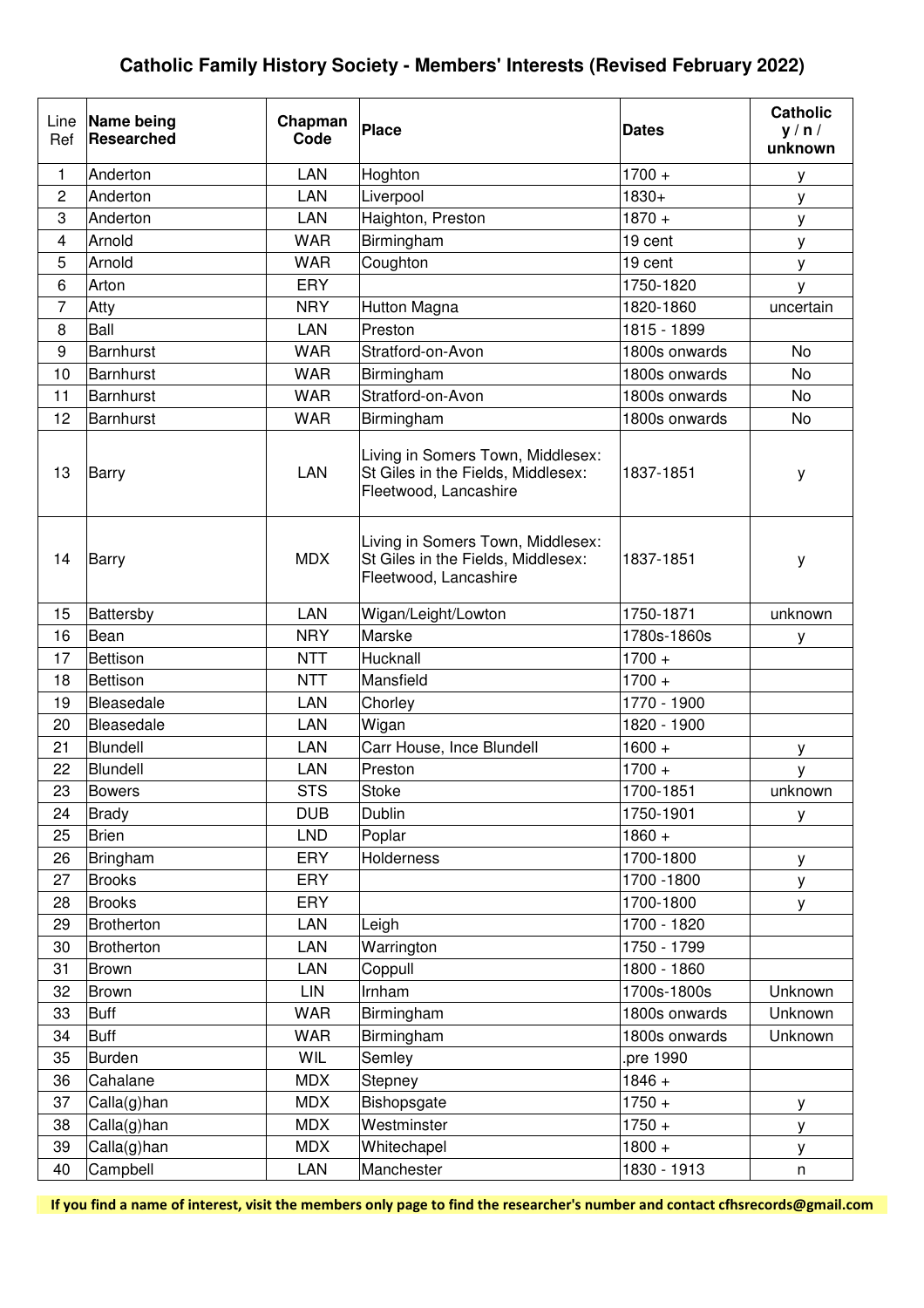| 41 | Carroll      | <b>MDX</b> | Bishopsgate            | $1800 +$       | y       |
|----|--------------|------------|------------------------|----------------|---------|
| 42 | Carroll      | <b>MDX</b> | St George in the East  | $1800 +$       | у       |
| 43 | Carroll      | <b>MDX</b> | Whitechapel            | $1800 +$       | у       |
| 44 | Chadwick     | LAN        | Burgh Hall, Chorley    | $1724 +$       | у       |
| 45 | Chadwick     | <b>LAN</b> | Grimsargh              | $1836 +$       | у       |
| 46 | Chadwick     | <b>WOR</b> | Farncombe, Broadway    | $1880 +$       | у       |
| 47 | Chinn        | <b>WAR</b> | Coventry               | 19 cent        | у       |
| 48 | Chinn        | <b>WAR</b> | Lapworth               | 19 cent        | ٧       |
| 49 | Churton      | LAN        | Golborne/Lowton/Kenton | 1600-1891      | unknown |
| 50 | Clarke       | LEI        |                        | pre 1870       | у       |
| 51 | Clough       | LAN        | <b>West Bradford</b>   | 1800 - 1875    |         |
| 52 | Cockshout    | LAN        | Liverpool              | 1700-1851      | у       |
| 53 | Collingridge | <b>CUL</b> | Carlisle               | 1740-1880      | у       |
| 54 | Collingridge | <b>LND</b> |                        | 1740-1850      | у       |
| 55 | Collingridge | <b>OXF</b> | Brightwell             | 16 cent - 1850 | У       |
| 56 | Collingridge | <b>OXF</b> | Fritwell               | 16 cent - 1850 | у       |
| 57 | Collingridge | <b>OXF</b> | <b>Hardwick</b>        | 16 cent - 1850 | у       |
| 58 | Collingridge | <b>OXF</b> | Somerton               | 16 cent - 1850 | у       |
| 59 | Collingridge | <b>OXF</b> |                        | 1700-1850      | у       |
| 60 | Collingridge | <b>OXF</b> | Banbury                | 1750-1880      | У       |
| 61 | Collingwood  | LIN        | Irnham                 | 1700s          | Yes     |
| 62 | Collinridge  | <b>CUL</b> | Carlisle               | 1750 - 1880    | у       |
| 63 | Collinridge  | <b>LND</b> | London                 | 1740-1850      | у       |
| 64 | Collinridge  | <b>OXF</b> |                        | 1700-1850      | у       |
| 65 | Collinridge  | <b>OXF</b> | Banbury                | 1740 - 1850    | у       |
| 66 | Cookson      | LAN        | Warton                 | $1760 +$       | у       |
| 67 | Cookson      | LAN        | Lytham                 | $1800 +$       | У       |
| 68 | Cookson      | LAN        | Preston                | $1860 +$       | у       |
| 69 | Corbishley   | LAN        | Cockerham              | 1700+          | У       |
| 70 | Corbishley   | LAN        | Cockerham              | 1700+          | yes     |
| 71 | Corvesor     | <b>STS</b> | Chillington            | $1690 +$       |         |
| 72 | Cottam       | LAN        | Clitheroe              | $1800 +$       |         |
| 73 | Crosskill    | <b>LAN</b> | Cockerham              | 1700+          | У       |
| 74 | Crosskill    | LAN        | Cockerham              | $1700+$        | yes     |
| 75 | Cruse        | <b>OXF</b> | Dorchester             | 17 - 18 cent   | y       |
| 76 | Cruse        | WIL        | <b>Wootton Bassett</b> | 17 - 19 cent   | У       |
| 77 | Cruthers     | LAN        | Liverpool              | 1820 - 1860    | u       |
| 78 | Cruthers     | <b>LAN</b> | Liverpool              | 1820 - 1860    | u       |
| 79 | Cullen       | <b>IRL</b> | <b>OFF</b>             | $1700+$        | У       |
| 80 | Cullen       | <b>IRL</b> | <b>OFF</b>             | 1700+          | yes     |
| 81 | Cummins      | LAN        | Liverpool              | 1860+          | У       |
| 82 | Daly         | <b>STS</b> | Hanley                 | 1840 - 1880    |         |
| 83 | Daniel(s)    | <b>DUB</b> | <b>Dublin</b>          | 1750-1901      | У       |
| 84 | Darbyshire   | <b>LAN</b> |                        | 1800 - 1899    |         |
| 85 | Darley       | <b>WAR</b> | Birmigham              | pre1800        | У       |
| 86 | Darley       | <b>WAR</b> | <b>West Midlands</b>   |                | У       |
| 87 | Davey        | <b>OXF</b> | Dorchester             | 16 cent - 1850 | У       |
| 88 | Day          | <b>OXF</b> | Dorchester             | 16 cent - 1850 | y       |
| 89 | Day          | <b>OXF</b> | <b>Hardwick</b>        | 16 cent - 1850 | y       |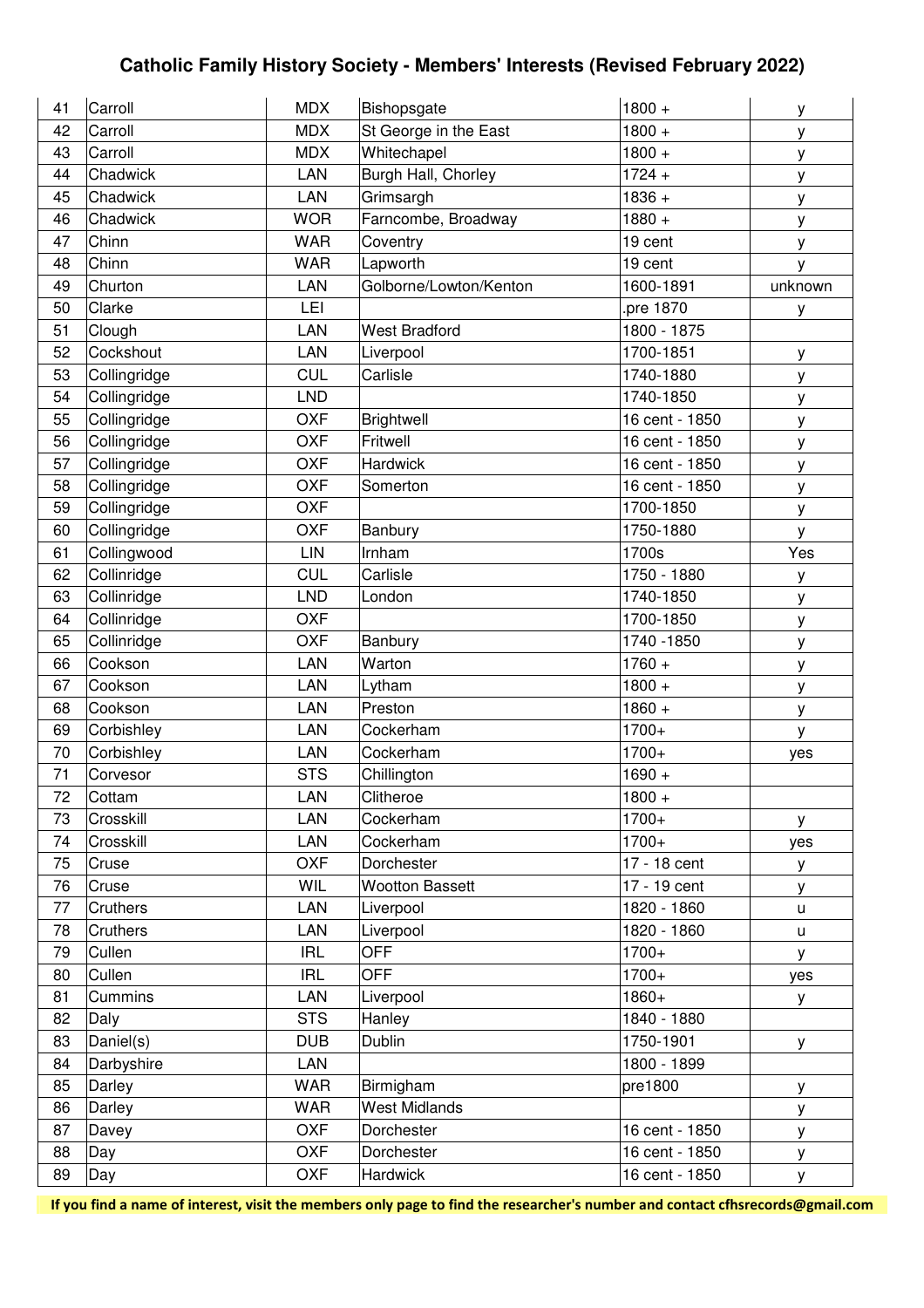| 90  | Day         | <b>OXF</b> | Somerton              | 16 cent - 1850 | у               |
|-----|-------------|------------|-----------------------|----------------|-----------------|
| 91  | Day         | <b>OXF</b> | Warborough            | 16 cent - 1850 | у               |
| 92  | Dolan       | <b>DUB</b> | Dublin                | 1750-1901      | y               |
| 93  | Dolan       | LAN        | St Helens             | 1860-1911      | y               |
| 94  | Dootson     | LAN        | Westhoughton/Leigh    | 1750-1871      | unknown         |
| 95  | Dore        | <b>MDX</b> | Marylebone            | 1860           | u               |
| 96  | Drinkwater  | <b>WAR</b> | Beausale              | $1770 +$       |                 |
| 97  | Drinkwater  | <b>WAR</b> | <b>Grove Park</b>     | $1770 +$       |                 |
| 98  | Drinkwater  | <b>WAR</b> | Norton Lindsey        | $1770 +$       |                 |
| 99  | Duffy       | LAN        | Manchester            | $1860 +$       | у               |
| 100 | Duffy       | LAN        | Salford               | $1890 +$       | у               |
| 101 | Eckersley   | LAN        |                       | 1600 - 1899    |                 |
| 102 | Eddleston   | LAN        | Blackburn             | 1800s          | unknown         |
| 103 | Fagan       | <b>MDX</b> | Bishopsgate           | $1800 +$       | у               |
| 104 | Fagan       | <b>MDX</b> | St George in the East | $1800 +$       | у               |
| 105 | Fairbairn   | <b>CUL</b> | Carlisle              | 1700-1850      | у               |
| 106 | Fairbairn   | <b>LND</b> |                       | 1700-1850      | у               |
| 107 | Fairbairn   | <b>OXF</b> | Banbury               | 1700-1850      | у               |
| 108 | Fairbairn   | <b>OXF</b> |                       | 1700-1850      | у               |
| 109 | Fairclough  | LAN        | Leigh                 | 1600 - 1899    |                 |
| 110 | Fairclough  | LAN        | Wigan                 | 1600 - 1899    |                 |
| 111 | Fairhurst   | LAN        | Orrell                | pre 1850.      |                 |
| 112 | Fairhurst   | LAN        | Standish              | 1830 - 1938    |                 |
| 113 | Fairhurst   | LAN        | Shevington            | 1840 - 1860    |                 |
| 114 | Fazackerley | LAN        | Halsall               | pre 1810       |                 |
| 115 | Fazakerley  | LAN        | Scarisbrick           | 1811 - 1943    |                 |
| 116 | Finn        | LAN        | Liverpool             | pre 1870       | у               |
| 117 | Finn        | LEI        |                       | pre 1870       | у               |
| 118 | Finn        | <b>WAR</b> | Birmingham            | pre 1870.      | У               |
| 119 | Fisher      | <b>ERY</b> |                       | 1700 - 1800    | У               |
| 120 | Fisher      | ERY        |                       | 1700-1800      | у               |
| 121 | Fitzgibbon  | LAN        | Liverpool             | $1850 +$       | у               |
| 122 | Flanagan    | LAN        | Liverpool             | 1820 - 1860    | У               |
| 123 | Flanaghan   | LAN        | Liverpool             | 1820 - 1860    | у               |
| 124 | Fortescue   | <b>ENG</b> | Any County            | $1850 +$       | у               |
| 125 | Furphy      | LAN        | Manchester            | pre 1820       | у               |
| 126 | Gallillee   | <b>NRY</b> | Ugthorpe/Lythe        | pre 1800       | У               |
| 127 | Gallon      | <b>NRY</b> | Ugthorpe/Lythe        | pre 1800.      | у               |
| 128 | Gardam      | <b>ERY</b> |                       | 1700-1800      | у               |
| 129 | Gillow      | LAN        | Singleton             | $1650 +$       | у               |
| 130 | Gillow      | LAN        | Lancaster             | $1728 +$       | у               |
| 131 | Ginns       | LEI        |                       | pre 1850       | y               |
| 132 | Ginns       | <b>NTH</b> |                       | pre 1850.      | У               |
| 133 | Glaves      | <b>WAR</b> | Birmingham            | 1800s onwards  | $Yes - I think$ |
| 134 | Glaves      | <b>WAR</b> | Birmingham            | 1800s onwards  | (Yes)           |
| 135 | Glynn       | LAN        | <b>Gt Manchester</b>  | $1870 +$       | у               |
| 136 | Godwin      | <b>WOR</b> | Beoley                | 1780 - 1860    | у               |
| 137 | Godwin      | <b>WOR</b> | Bromsgrove            | 1780 - 1860    | у               |
| 138 | Godwin      | <b>WOR</b> | Cooksey               | 1780 - 1860    | y               |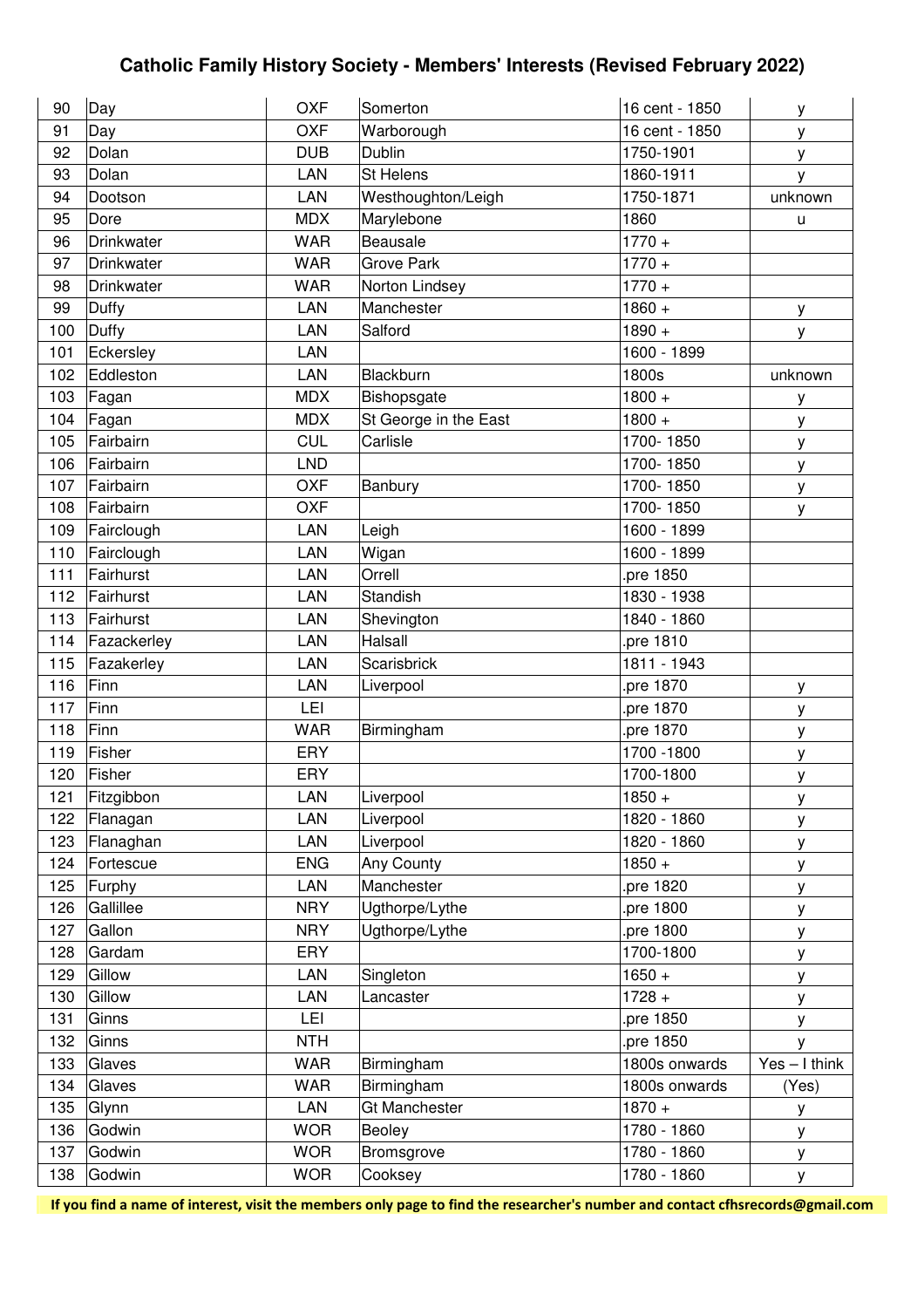| 139 | Godwin      | <b>WOR</b> | Elmbridge              | 1780 - 1860        | у       |
|-----|-------------|------------|------------------------|--------------------|---------|
| 140 | Godwin      | <b>WOR</b> | Upton Warren           | 1780 - 1860        | у       |
| 141 | Graylis     | LAN        | Preston                | $1850 +$           |         |
| 142 | Grealis     | LAN        | Preston                | $\frac{1}{1850}$ + |         |
| 143 | Gregson     | LAN        | Whittingham/Preston    | 1800s              | у       |
| 144 | Griffin     | <b>MDX</b> | Holloway/Highgate      | 1860               | У       |
| 145 | Griffin     | <b>MDX</b> | Islington              | 1860               | у       |
| 146 | Griffin     | <b>MDX</b> | Whitechapel            | $1830 +$           | у       |
| 147 | Griffin     | <b>MDX</b> | St Giles in the Fields | $1840 +$           | у       |
| 148 | Gudgeon     | <b>LAN</b> | Tatham                 | 1750 - 1840        |         |
| 149 | Gudgeon     | LAN        | Standish               | 1860 - 1930        |         |
| 150 | Gudgeon     | <b>STS</b> | Stoke on Trent         | 1840 - 1870        |         |
| 151 | Gudgeon     | <b>WRY</b> | Low Bentham            | 1820 - 1860        |         |
| 152 | Haines      | <b>HRT</b> |                        | 1700-1800          | у       |
| 153 | Haines      | <b>HRT</b> |                        | 1700-1800          | у       |
| 154 | Haley       | <b>LND</b> | Poplar                 | $1860 +$           |         |
| 155 | Hall        | <b>ERY</b> |                        | 1700 - 1800        | у       |
| 156 | Hall        | ERY        |                        | 1700-1850          | у       |
| 157 | Hall        | LAN        | Blackpool              | $1700+$            | y       |
| 158 | Hall        | LAN        | Blackpool              | 1700+              | yes     |
| 159 | Halton      | LAN        | Leigh                  | 1700 - 1799        |         |
| 160 | Halton      | LAN        | <b>Great Sankey</b>    | 1700 - 1899        |         |
| 161 | Hanlon      | <b>LAN</b> | Manchester             | pre 1835 - 1900    | у       |
| 162 | Harker      | ERY        |                        | 1700 - 1800        | у       |
| 163 | Harker      | <b>ERY</b> |                        | 1700-1800          | у       |
| 164 | Harriaon    | ERY        |                        | 1700 - 1800        | у       |
| 165 | Harrison    | ERY        |                        | 1700-1820          | у       |
| 166 | Hart        | LAN        | Rivington              | 1720 - 1770        |         |
| 167 | Hart        | <b>LAN</b> | Coppull                | 1770 - 1870        |         |
| 168 | Haskey      | <b>OXF</b> | Pyrton                 | 17 - 18 cent       | у       |
| 169 | Hayes       | <b>WAR</b> | Coughton               | $1735 +$           | u       |
| 170 | Haynes      | <b>STS</b> | Gnosall                | 1700-1871          | unknown |
| 171 | Henshaw     | <b>CHS</b> | Bollington             | 1600 - 1799        |         |
| 172 | Henshaw     | <b>CHS</b> | Prestbury              | 1600 - 1799        |         |
| 173 | Henshaw     | LAN        | Lowton                 | 1780 - 1850        |         |
| 174 | Higginson   | LAN        | Cockerham              | $1700+$            | У       |
| 175 | Higginson   | LAN        | Cockerham              | 1700+              | yes     |
| 176 | Hill        | LAN        | Blackpool              | 1700+              | У       |
| 177 | <b>Hill</b> | LAN        | Blackpool              | 1700+              | yes     |
| 178 | Holden      | LAN        | Aighton                | $1775 +$           |         |
| 179 | Holden      | LAN        | <b>Bailey</b>          | $1775 +$           |         |
| 180 | Holden      | LAN        | Leagram                | $1775 +$           |         |
| 181 | Holden      | LAN        | Stonyhurst             | $1775 +$           |         |
| 182 | Holland     | LAN        | Orrell                 | 1800               |         |
| 183 | Hothersall  | <b>LAN</b> | Goosnargh              | $1750 +$           | у       |
| 184 | Hothersall  | LAN        | Broughton              | $1830 +$           | у       |
| 185 | Howard      | ERY        |                        | 1700 - 1800        | У       |
| 186 | Howard      | ERY        |                        | 1700-1800          | у       |
| 187 | Howes       | <b>NRY</b> | Scarborough            | 1820 - 1865        |         |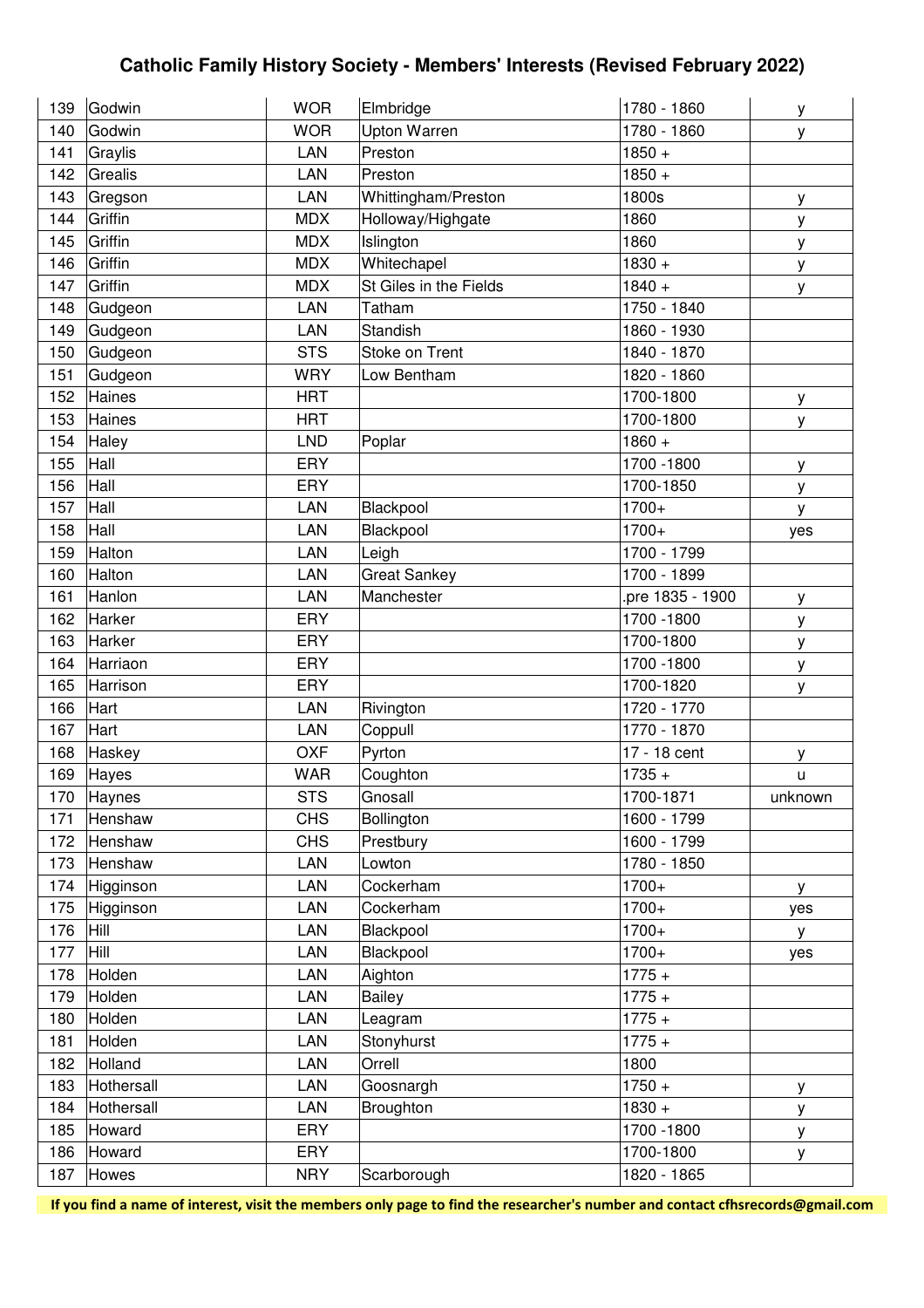| 188 | Howes     | <b>NTH</b> | Benefield                   | 1770        |           |
|-----|-----------|------------|-----------------------------|-------------|-----------|
| 189 | Howes     | <b>NTH</b> | Kingscliffe                 | 1750 - 1820 |           |
| 190 | Huddle    | <b>NRY</b> | Marske                      | 1780s-1860s | uncertain |
| 191 | Hunt      | LAN        | St Helens / Farnworth       | 1750-1901   | unknown   |
| 192 | Isherwood | <b>STS</b> | Mitton                      | 1750 - 1850 |           |
| 193 | Jacques   | LEI        |                             | pre 1870.   | U.        |
| 194 | Jacques   | <b>WAR</b> |                             | pre 1870.   | u         |
| 195 | Jenks     | <b>NTH</b> | Benefield                   | 1750 - 1799 |           |
| 196 | Jenks     | <b>NTH</b> | Kingscliffe                 | 1770 - 1820 |           |
| 197 | Jinks     | <b>NTH</b> | Benefield                   | 1750 - 1799 |           |
| 198 | Jinks     | <b>NTH</b> | Kingscliffe                 | 1770 - 1820 |           |
| 199 | Johnson   | <b>MDX</b> | Hampstead                   | 1840 - 1874 |           |
| 200 | Johnson   | <b>MDX</b> | Stepney                     | 1840 - 1874 |           |
| 201 | Keens     | <b>HRT</b> | <b>Barnet</b>               | $1920 +$    |           |
| 202 | Keens     | <b>MDX</b> | Hackney                     | 1800 - 1899 |           |
| 203 | Keens     | <b>MDX</b> | Finsbury                    | $1820 +$    |           |
| 204 | Keens     | <b>MDX</b> | <b>Bethnal Green</b>        | $1830 +$    |           |
| 205 | Keens     | <b>MDX</b> | Hornsey                     | 1900 - 1920 |           |
| 206 | Kelly     | <b>IRL</b> | <b>WIC</b>                  | 1700+       | У         |
| 207 | Kelly     | <b>IRL</b> | <b>WIC</b>                  | $1700+$     | yes       |
| 208 | Kenning   | <b>MDX</b> | <b>Bethnal Green</b>        | 1800 - 1850 |           |
| 209 | Kenning   | <b>MDX</b> | Moorfield                   | 1800 - 1850 |           |
| 210 | King      | LIN        | Irnham                      | 1700s-1800s | Yes       |
| 211 | King      | <b>LND</b> |                             | 1800s-1900s | Yes       |
| 212 | King      | <b>MDX</b> |                             | 1800s-1900s | Yes       |
| 213 | King      | <b>SRY</b> |                             | 1800s-1900s | Yes       |
| 214 | Kirkham   | LAN        | Blackpool area              | 1700+       | y         |
| 215 | Kirkham   | LAN        | Blackpool area              | 1700+       | yes       |
| 216 | Kirkham   | LAN        | Coppull                     | 1780 - 1850 |           |
| 217 | La Roche  | <b>MDX</b> | Hackney                     | $1801 +$    |           |
| 218 | Lakeland  | <b>LAN</b> | Aighton                     | $1800 +$    |           |
| 219 | Lakeland  | LAN        | Bailey                      | $1800 +$    |           |
| 220 | Lakeland  | LAN        | Stonyhurst                  | $1800 +$    |           |
| 221 | Lakeland  | LAN        | Preston                     | $1860 +$    |           |
| 222 | Langham   | LAN        | Warrington                  | 1700 - 1750 |           |
| 223 | Laroche   | <b>MDX</b> | Moorfield                   | $1800 +$    |           |
| 224 | Laroche   | <b>MDX</b> | Mile End                    | $1840 +$    |           |
| 225 | Laroche   | <b>MDX</b> | Stepney                     | $1851 +$    |           |
| 226 | Laroche   | <b>MDX</b> | Hackney                     | 1860 - 1870 |           |
| 227 | Latham    | LAN        | Upholland                   | pre 1840    |           |
| 228 | Latham    | LAN        | Standish                    | 1840 - 1870 |           |
| 229 | Law       | <b>STS</b> |                             | 1750-1850   | У         |
| 230 | Law       | <b>WAR</b> |                             | 1750-1850   | у         |
| 231 | Law       | <b>WOR</b> |                             | 1750-1850   | у         |
| 232 | Lester    | LAN        | Blackburn/Clitheroe         | 1800s       | y         |
| 233 | Liptrot   | LAN        | Preston                     | 1800s       | unknown   |
| 234 | Lloyd     | <b>STS</b> | Wolverhampton               | pre 1810    | u         |
| 235 | Lloyd     | <b>STS</b> | <b>West Bromwich</b>        | pre 1810    | u         |
| 236 | Lloyd     | <b>STS</b> | Wolverhampton/West Bromwich |             | poss      |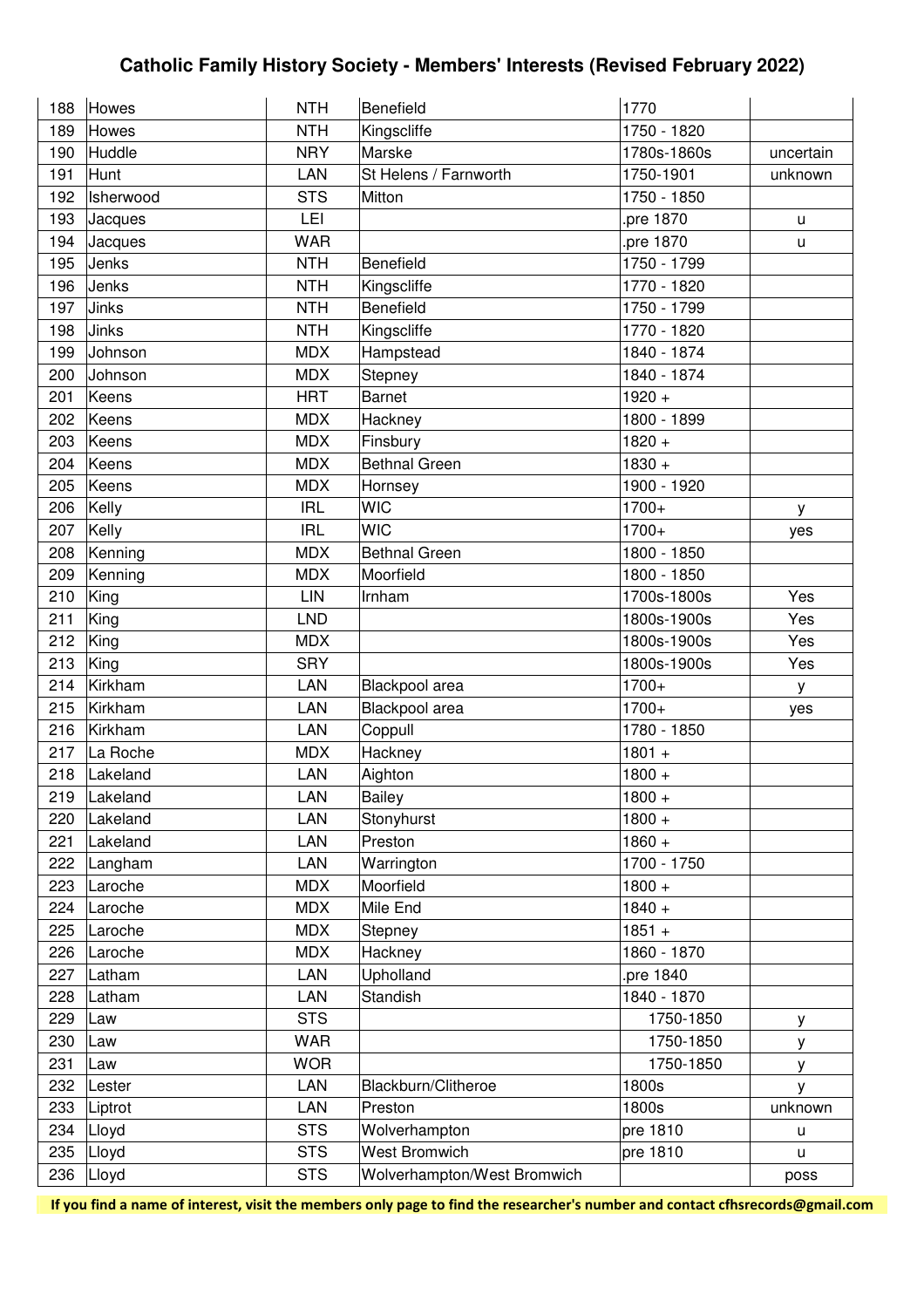| 237 | Madden     | <b>MDX</b>  | Poplar              | $1845 +$     |         |
|-----|------------|-------------|---------------------|--------------|---------|
| 238 | Mann       | <b>ESS</b>  | <b>West Ham</b>     | 1876         |         |
| 239 | Mann       | <b>HRT</b>  | <b>Barnet</b>       | 1900 - 1955  |         |
| 240 | Mann       | <b>MDX</b>  | Marylebone          | 1840 - 1869  |         |
| 241 | Mann       | <b>MDX</b>  | Fulham              | 1870 - 1889  |         |
| 242 | Mann       | <b>MDX</b>  | Hammersmith         | 1870 - 1889  |         |
| 243 | Matcham    | ERY         |                     | 1700 - 1800  | у       |
| 244 | Matcham    | <b>ERY</b>  |                     | 1700 - 1800  | у       |
| 245 | Matcham    | ERY         |                     | 1700-1800    | у       |
| 246 | Matchan    | ERY         |                     | 1700-1800    | у       |
| 247 | McCabe     | <b>DUR</b>  | Tow Law Sunderland  | 1840-1910    | у       |
| 248 | McCarthy   | <b>LND</b>  | Poplar              | $1860 +$     |         |
| 249 | McCarthy   | <b>MDX</b>  | Stepney             | $1850 +$     |         |
| 250 | McCarthy   | <b>MDX</b>  | Marylebone          | 1860 - 1920  | у       |
| 251 | McCormick  | LAN         | Manchester          | $1840 +$     | у       |
| 252 | McGarvey   | LAN         | Manchester          | pre 1875     | u       |
| 253 | McKeown    | <b>CHES</b> | Crewe               | 1860 - 70    | у       |
| 254 | McKeown    | LAN         | Manchester          | 1870 - 1900  | у       |
| 255 | McKeown    | LAN         | Liverpool           | $1870 +$     | y       |
| 256 | McKeown    | LAN         | Rochdale            | $1900 +$     | у       |
| 257 | McKeown    | <b>STS</b>  | Stafford            | 1860 - 70    | у       |
| 258 | McLaughlin | LAN         | Preston Blackpool   |              | у       |
| 259 | McLaughlin | LAN         | Preston             |              | у       |
| 260 | McLaughlin | <b>LAN</b>  | Blackpool           |              | У       |
| 261 | Mead       | LAN         | Preston             | 1830 - 1860  |         |
| 262 | Mead       | <b>NBL</b>  | Newcastle upon Tyne | 1820 - 1860  |         |
| 263 | Meade      | LAN         | Preston             | 1830 - 1860  |         |
| 264 | Meade      | <b>NBL</b>  | Newcastle upon Tyne | 1820 - 1860  |         |
| 265 | More       | <b>WAR</b>  | Preston Bagot       | ?            | у       |
| 266 | More       | <b>WAR</b>  | Wooton Warwen       | 1652-1686    | у       |
| 267 | Morgan     | <b>WAR</b>  |                     | 1600-1750    | у       |
| 268 | Morley     | LAN         | Westby              | $1700+$      | У       |
| 269 | Morley     | LAN         | Westby              | 1700+        | yes     |
| 270 | Mort       | <b>LAN</b>  | Lowton/Winwick      | 1750-1871    | unknown |
| 271 | Mullen     | <b>DUB</b>  | <b>Dublin</b>       | 1750-1901    | у       |
| 272 | Myn(ne)    | <b>OXF</b>  | Somerton            | 16 - 18 cent | у       |
| 273 | Newcomb(e) | <b>IRE</b>  |                     | 1750-1901    | у       |
| 274 | Newcomb(e) | LAN         | St Helens           | 1860-1941    | у       |
| 275 | Newcomb(e) | <b>LKS</b>  | Glasgow             | 1830-1871    | У       |
| 276 | O'Donoghue | <b>MDX</b>  | Poplar              | $1850 +$     |         |
| 277 | Ormerod    | LAN         | Blackburn           | 1800s        | unknown |
| 278 | Orrell     | HAM         | Winchester          | 1750 - 1850  | у       |
| 279 | Orrell     | HAM         | Winchester          | 1750-1850    | у       |
| 280 | Orrell     |             | Europe              | 1780-1820    | у       |
| 281 | Orrell     |             | Europe              | 1780-1820    | у       |
| 282 | Parkinson  | LAN         | Cockerham           | 1700+        | у       |
| 283 | Parkinson  | LAN         | Cockerham           | 1700+        | yes     |
| 284 | Parkinson  | LAN         | Chorley             | 1880 - 1940  |         |
| 285 | Parsons    | <b>ENG</b>  | Any Other County    | $1850 +$     | у       |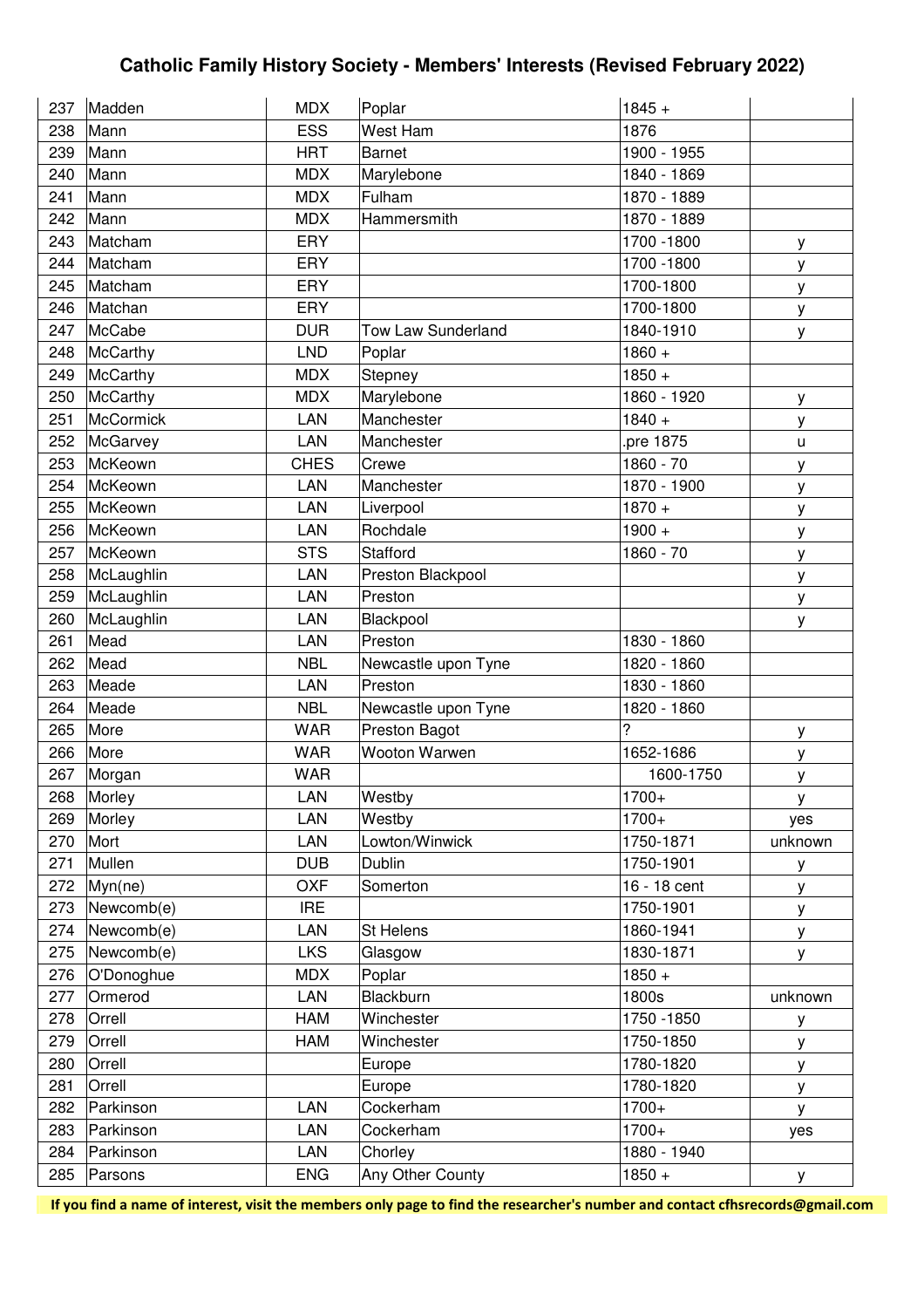| 286 | Parsons    | SAL        |                                                                                                  | $1850 +$      | у                         |
|-----|------------|------------|--------------------------------------------------------------------------------------------------|---------------|---------------------------|
| 287 | Perry      | <b>SFS</b> | Cresswell                                                                                        | bp 6.9.1807   | у                         |
| 288 | Phibbs     | <b>LAN</b> | Living in Somers Town, Middlesex:<br>St Giles in the Fields, Middlesex:<br>Fleetwood, Lancashire | 1837-1851     | у                         |
| 289 | Phibbs     | <b>MDX</b> | Living in Somers Town, Middlesex:<br>St Giles in the Fields, Middlesex:<br>Fleetwood, Lancashire | 1837-1851     | у                         |
| 290 | Phillipson | <b>ESS</b> |                                                                                                  | 1650-1800     | у                         |
| 291 | Pilkington | LAN        | Orrell                                                                                           | 1800          |                           |
| 292 | Pinnington | <b>LAN</b> | <b>St Helens</b>                                                                                 | pre 1870      | у                         |
| 293 | Pinnington | LAN        | Manchester                                                                                       | 1870 - 1930   | у                         |
| 294 | Powell     | <b>LAN</b> |                                                                                                  | $1850 +$      | у                         |
| 295 | Power      | <b>WAR</b> | Birmingham                                                                                       | 1800s onwards | у                         |
| 296 | Power      | <b>WAR</b> | Birmingham                                                                                       | 1800s onwards | у                         |
| 297 | Power      | <b>WAT</b> | Waterford                                                                                        | 1800s onwards | у                         |
| 298 | Power      | <b>WAT</b> | Waterford                                                                                        | 1800s onwards | у                         |
| 299 | Proctor    | <b>LAN</b> | Samlesbury                                                                                       | 1740 - 1800   |                           |
| 300 | Purcell    | <b>LAN</b> | Rawtenstall                                                                                      | $1850 +$      |                           |
| 301 | Purcell    | LAN        | Colne                                                                                            | $1890 +$      |                           |
| 302 | Purdon     | <b>ERY</b> | Marton in Holderness                                                                             | 1760s-1860s   | у                         |
| 303 | Rainford   | <b>LAN</b> | Standish                                                                                         | 1700 - 1820   |                           |
| 304 | Ramsdon    | <b>YKS</b> | Barmby on the Marsh                                                                              | m circa 1754  | u                         |
| 305 | Rawbone    | <b>WAR</b> | Warwickshire                                                                                     | 1800s onwards | No                        |
| 306 | Rawbone    | <b>WAR</b> | Birmingham                                                                                       | 1800s onwards | No                        |
| 307 | Rawbone    | <b>WAR</b> | Warwickshire                                                                                     | 1800s onwards | No                        |
| 308 | Rawbone    | <b>WAR</b> | Birmingham                                                                                       | 1800s onwards | No                        |
| 309 | Rawcliffe  | LAN        | Aighton                                                                                          | $1775 +$      |                           |
| 310 | Rawcliffe  | LAN        | Bailey                                                                                           | $1775 +$      |                           |
| 311 | Rawcliffe  | LAN        | Stonyhurst                                                                                       | $1775 +$      |                           |
| 312 | Rawlins    | <b>WAR</b> | Stratford-on-Avon                                                                                | 1800s onwards | No                        |
| 313 | Rawlins    | <b>WAR</b> | Warwickshire                                                                                     | 1800s onwards | No                        |
| 314 | Rawlins    | <b>WAR</b> | Birmingham                                                                                       | 1800s onwards | No                        |
| 315 | Rawlins    | <b>WAR</b> | Stratford-on-Avon                                                                                | 1800s onwards | No                        |
| 316 | Rawlins    | <b>WAR</b> | Warwickshire                                                                                     | 1800s onwards | <b>No</b>                 |
| 317 | Rawlins    | <b>WAR</b> | Birmingham                                                                                       | 1800s onwards | No                        |
| 318 | Readman    | <b>NRY</b> | Egton/Ugthorpe                                                                                   | pre 1800      | у                         |
| 319 | Reeve      | <b>WAR</b> |                                                                                                  | 1600-1750     | у                         |
| 320 | Reeve      | <b>WAR</b> | Redmarley d'Abitot                                                                               | 17 - 18 cent  | у                         |
| 321 | Reeve      | <b>WAR</b> | Reeve's Gr, Rowington                                                                            | 17 - 18 cent  | у                         |
| 322 | Reeve      | <b>WAR</b> | Sambourne                                                                                        | 17 - 18 cent  | у                         |
| 323 | Reeve      | <b>WAR</b> | Studley                                                                                          | 17 - 18 cent  | y                         |
| 324 | Rhodes     | ERY        |                                                                                                  | 1700 - 1800   | у                         |
| 325 | Rhodes     | ERY        |                                                                                                  | 1700-1800     | v                         |
| 326 | Roberts    | <b>WAR</b> | Birmingham                                                                                       | 1800s onwards | $No$ – later<br>bapt'd RC |
| 327 | Roberts    | <b>WAR</b> | Birmingham                                                                                       | 1800s onwards | No: later<br>baptised RC  |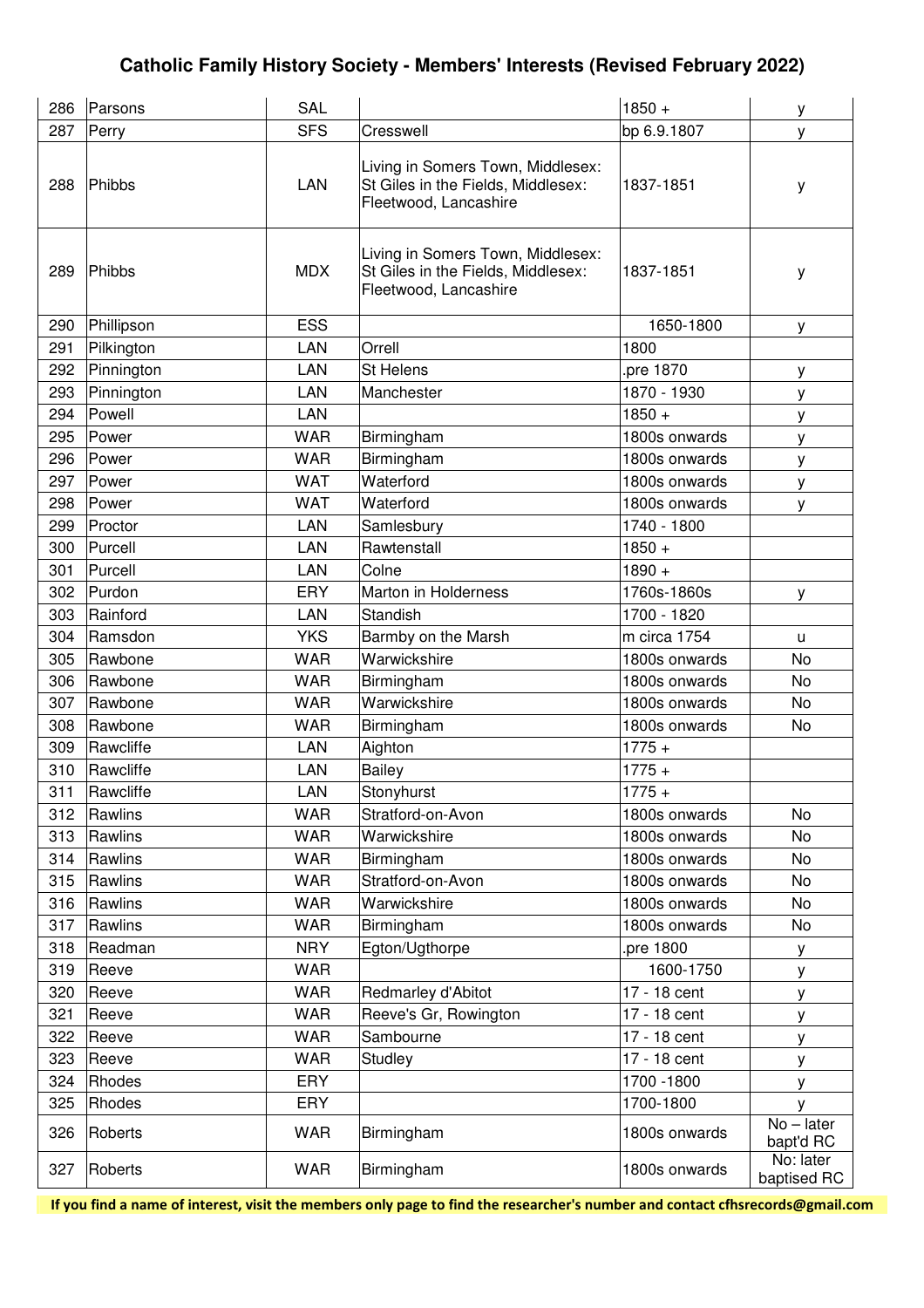| 328 | Roberts    | <b>WLS</b> | Wales                   | 1800s onwards | $No$ – later<br>bapt'd RC |
|-----|------------|------------|-------------------------|---------------|---------------------------|
| 329 | Roberts    | <b>WLS</b> | Wales                   | 1800s onwards | No: later<br>baptised RC  |
| 330 | Roe        | <b>DUR</b> | Hartlepool              | $1900 +$      |                           |
| 331 | Roe        | <b>NRY</b> | Egton/Ugthorpe          | pre 1800      | у                         |
| 332 | Roe        | <b>NRY</b> | Egton                   | 1770 - 1900   |                           |
| 333 | Rogerson   | LAN        | Cockerham               | 1700+         | y                         |
| 334 | Rogerson   | LAN        | Cockerham               | 1700+         | yes                       |
| 335 | Rostron    | LAN        | <b>Central Lancs</b>    |               | У                         |
| 336 | Rostron    | LAN        | Bury                    |               | у                         |
| 337 | Rostron    | LAN        | Prestwich               |               | у                         |
| 338 | Rostron    | LAN        | <b>Bolton</b>           |               | у                         |
| 339 | Rostron    | LAN        | Lostock Hall            |               | у                         |
| 340 | Russell    | ERY        |                         | 1700 - 1800   | у                         |
| 341 | Russell    | ERY        |                         | 1700-1800     | у                         |
| 342 | Ryan       | <b>COR</b> | Cork                    | 1800s onwards | у                         |
| 343 | Ryan       | <b>COR</b> | Cork                    | 1800s onwards | у                         |
| 344 | Ryan       | <b>DUB</b> | Dublin                  | 1800s onwards | у                         |
| 345 | Ryan       | <b>DUB</b> | Dublin                  | 1800s onwards | у                         |
| 346 | Ryan       | LAN        | Colne                   | $1870 +$      |                           |
| 347 | Ryan       | <b>MDX</b> |                         | $1850 +$      |                           |
| 348 | Ryan       | <b>WAR</b> | Birmingham              | 1800s onwards | у                         |
| 349 | Ryan       | <b>WAR</b> | Birmingham              | 1800s onwards | у                         |
| 350 | Salvage    | ERY        |                         | 1650          | у                         |
| 351 | Salvage    | ERY        |                         | 1650 >        | у                         |
| 352 | Salvidge   | ERY        |                         | 1650          | у                         |
| 353 | Salvidge   | ERY        |                         | 1650 >        | у                         |
| 354 | Sanders    | <b>WAR</b> | Wooton Warwen           | 1677-1706     | у                         |
| 355 | Sanders    | <b>WAR</b> | Preston Bagot           | 1677-1706     | у                         |
| 356 | Sanders    | <b>WAR</b> | Preston Bagot           | 1677-1706     | у                         |
| 357 | Sanders    | <b>WAR</b> | Wooton Wawen            | 1677-1706     | у                         |
| 358 | Sanders    | <b>WAR</b> | Honily                  | 1706-1727     | у                         |
| 359 | Sanders    | <b>WAR</b> | Honily                  | 1706-1727     | у                         |
| 360 | Sanders    | <b>WAR</b> | Edgbaston               | $1713 -$      | у                         |
| 361 | Sanders    | <b>WAR</b> | Edgbaston               | 1713 onwards  | У                         |
| 362 | Sanders    |            | Rome English School     | 1708-1713     | у                         |
| 363 | Savage     | <b>MDX</b> | St Giles in the Fields  | $1800 +$      | u                         |
| 364 | Sealey     | <b>BRK</b> | Reading                 | $1945 +$      |                           |
| 365 | Sealey     | <b>GLS</b> | Cheltenham              | $1945 +$      |                           |
| 366 | Sealey     | <b>WAR</b> | <b>Avon Dassett</b>     | 1900 - 1950   |                           |
| 367 | Shaw       | LAN        | Ince Blundell           | 1780 - 1860   |                           |
| 368 | Shaw       | LAN        | Aighton                 | $1800 +$      |                           |
| 369 | Shaw       | LAN        | <b>Bailey</b>           | $1800 +$      |                           |
| 370 | Shaw       | LAN        | Dutton                  | $1800 +$      |                           |
| 371 | Shaw       | LAN        | Stonyhurst              | $1800 +$      |                           |
| 372 | Shaw       | LAN        | Leagram                 | $1860 +$      |                           |
| 373 | Sidgreaves | LAN        | Whitewell Lodge Preston | $1750 +$      | у                         |
| 374 | Simpson    | LAN        | Preston                 | 1800s         | у                         |
| 375 | Simpson    | LAN        | Blackburn               | 1800s         | у                         |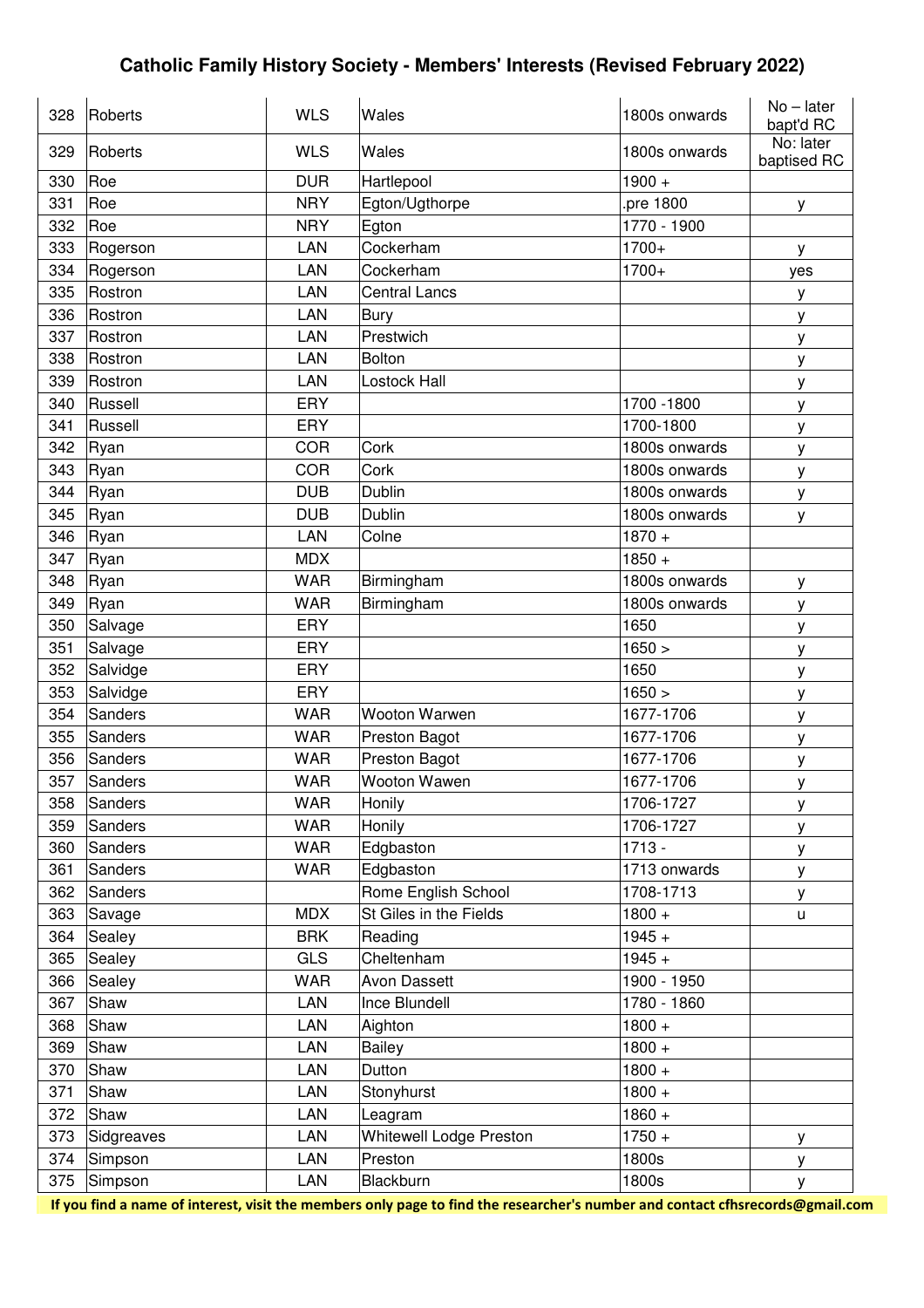| 376 | Singleton      | LAN        | <b>Gt Eccleston</b>  | $1811 +$         | у       |
|-----|----------------|------------|----------------------|------------------|---------|
| 377 | Singleton      | LAN        | Preston              | $1856 +$         | у       |
| 378 | Smallwood      | <b>WAR</b> | Coventry             | 19 cent          | у       |
| 379 | Smallwood      | <b>WAR</b> | Lapworth             | 19 cent          | У       |
| 380 | Smallwood      | <b>WOR</b> | Beoley               | 19 cent          | у       |
| 381 | Smith          | LAN        | <b>Bamber Bridge</b> | pre 1840         |         |
| 382 | Smith          | LAN        | Heaton               | 1830 - 1850      |         |
| 383 | Smith          | LAN        | Chorley              | 1861 - 1939      |         |
| 384 | Smith          | LEI        | Queniborough         | $1721 -$         | У       |
| 385 | Smith          | LEI        | Queniborough         | 1721 onwards     | у       |
| 386 | Snape          | LAN        | Aighton              | $1680 +$         |         |
| 387 | Snape          | LAN        | Bailey               | $1680 +$         |         |
| 388 | Snape          | LAN        | Stonyhurst           | $1680 +$         |         |
| 389 | Snape          | LAN        | Clitheroe            | $1848 +$         |         |
| 390 | Snape          | LAN        | Low Moor             | $1848 +$         |         |
| 391 | Southworth     | LAN        | Preston              | 1810 - 1890      |         |
| 392 | Sperring       | <b>GLS</b> | <b>Bristol</b>       |                  | unknown |
| 393 | Sperring       | <b>HRT</b> | Ware                 |                  | unknown |
| 394 | <b>Staines</b> | LAN        | Preston              | 1810 - 1860      |         |
| 395 | Steel          | LAN        | Colne                | $1870 +$         |         |
| 396 | Steel          | <b>MDX</b> | Kensington           | $1860 +$         |         |
| 397 | Sullivan       | <b>MDX</b> | Poplar               | $1840 +$         |         |
| 398 | Sullivan       | <b>MDX</b> | Stepney              | $1850 +$         |         |
| 399 | Sumner         | <b>WAR</b> |                      | 1650-1750        | у       |
| 400 | Swarbrick      | LAN        | Blackpool area       | 1700+            | у       |
| 401 | Swarbrick      | LAN        | Blackpool area       | 1700+            | yes     |
| 402 | Sweeney        | <b>ESS</b> | West Ham             | $1850 +$         |         |
| 403 | Tancred        | <b>IRL</b> |                      | 1760-1860        | у       |
| 404 | Tancred        | <b>LND</b> |                      | 1804             | у       |
| 405 | Tancred        | <b>YKS</b> |                      | 1760-1860        | у       |
| 406 | Terry          | <b>WOR</b> | Beoley               | 1780 - 1831      | u       |
| 407 | Thom(p)son     | <b>IRE</b> |                      | 1750-1901        | у       |
| 408 | Thom(p)son     | <b>LKS</b> | Glasgow              | 1830-1871        | У       |
| 409 | Thomas         | ERY        |                      | 1700 - 1800      | у       |
| 410 | Thomas         | ERY        |                      | 1700-1800        | У       |
| 411 | Turnbull       | LAN        | Liverpool            | pre 1788 - 1890. | У       |
| 412 | Turnbull       | LAN        | Manchester           | $1830 +$         | у       |
| 413 | Turner         | <b>CMN</b> | unknown              |                  |         |
| 414 | Turner         | LAN        | Wrightington         | 1750 - 1799      |         |
| 415 | Turner         | LAN        | <b>Brindle</b>       | 1750 - 1840      |         |
| 416 | Turner         | LAN        | Samlesbury           | 1750 - 1840      |         |
| 417 | Turner         | LAN        | Coppull              | 1780 - 1820      |         |
| 418 | Turner         | LAN        | Chorley              | 1800 - 1920      |         |
| 419 | Turner         | LAN        | Preston              | $1840 +$         |         |
| 420 | Turner         | LAN        | Clitheroe            | $1900 +$         |         |
| 421 | Turner         | <b>WAR</b> | Birmingham           |                  | unknown |
| 422 | Von Walthaysen | <b>MDX</b> | Paddington           | 1885 - 1920      | у       |
| 423 | Wakefield      | <b>WAR</b> | Coventry             | 1825 - 1855      |         |
| 424 | Walker         | <b>CHS</b> | Stockport            | pre 1847         | n       |